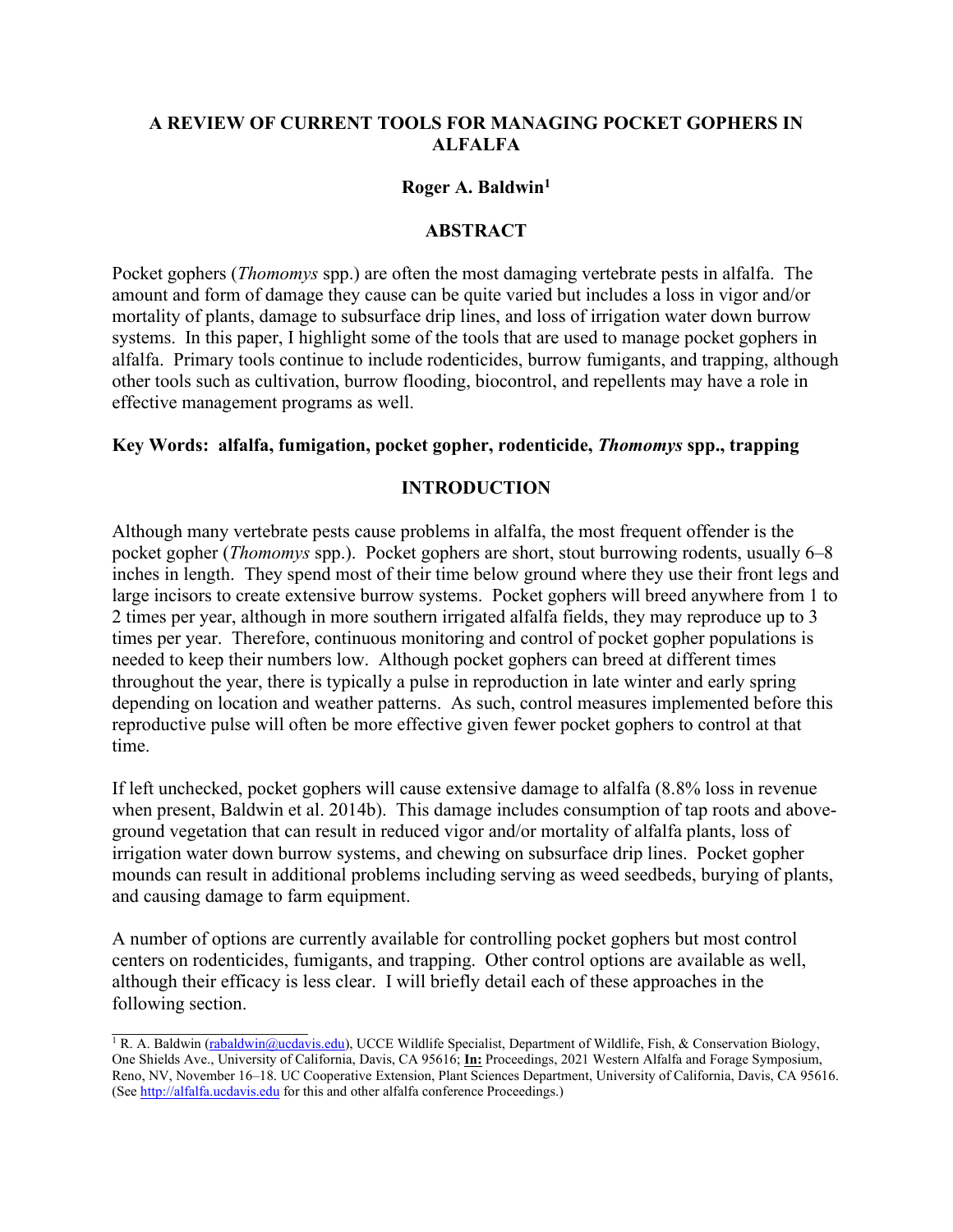#### **CONTROL METHODS**

#### *Toxic baits*

There are three primary rodenticides for pocket gopher control: 1) strychnine, 2) zinc phosphide, and 3) anticoagulants (e.g., chlorophacinone and diphacinone). Both strychnine and zinc phosphide are considered acute toxicants. This means they kill after a single feeding. Strychnine has generally been the more effective of the two and comes in a 0.5% concentration. Zinc phosphide is also available for pocket gopher control; it comes in a 2.0% concentration. Bait acceptance can be an issue with zinc phosphide, as it has a distinctive odor and taste that pocket gophers are often averse to. This can limit the efficacy of zinc phosphide baits.

Anticoagulants such as chlorophacinone and diphacinone are multiple feed toxicants. With these rodenticides, pocket gophers generally need to consume the bait multiple times over the course of 3 to 5 days to receive a lethal dose. This means larger amounts of bait are required to maintain a ready supply over this time period. Because of this, acute toxicants have often yielded better results for pocket gopher control. Extensive laboratory trials have shown that strychnine products are far more efficacious than other rodenticides currently registered for pocket gopher control (Witmer and Baldwin 2014). Subsequent field trials indicated 100% removal of pocket gopher populations across three vineyards, so strychnine does still appear to be highly efficacious (Baldwin et al. 2017b). However, pocket gophers do develop a behavioral or physiological resistance to strychnine if repeatedly used over time (Lee et al. 1990, 1992, Marsh 1992). Therefore, strychnine baiting should be used only as one part of an Integrated Pest Management (IPM) program.

There are two primary methods for baiting in alfalfa fields: 1) hand baiting with an all-in-one probe and bait dispenser, and 2) a burrow builder. Hand baiting can be effective if you have relatively few pocket gophers in a field. For this approach, an all-in-one probe and bait dispenser is used to locate a tunnel. The bait is then directly deposited into the tunnel. The opening left by the probe is covered up with a dirt clod or rock to prevent light from entering the burrow. When using this method, care must be taken not to bury the bait with loose dirt as this will limit access to the bait. Typically, it is recommended that burrow systems be treated at least twice to maximize efficacy. Recent research has shown that the experience of the individual who applies the bait is very important; those applicators who have been properly trained on how to use the equipment, and who can detect the difference between extant versus back-filled tunnels, are more than twice as efficacious as those individuals who have not received the proper training (Baldwin 2014).

Although hand baiting can be effective for smaller pocket gopher populations, the burrow builder can be a more practical method for treating larger areas. The burrow builder is a device that is pulled behind a tractor on a 3-point hitch and creates an artificial burrow at a set depth. Bait is then deposited at set intervals along the artificial burrow. While engaging in normal burrowing activity, pocket gophers will come across these artificial burrows and consume the bait within. This device must be used when soil moisture is just right. If the soil is too dry, the artificial burrow will cave in, but if it is too wet, the burrow will not seal properly and will allow light to filter in; pocket gophers will not travel down burrows if they are not sealed. The depth of the burrow builder must also be adjusted for each field (and occasionally within the same field) to ensure that the artificial burrows are created at the depth where most tunnels are found within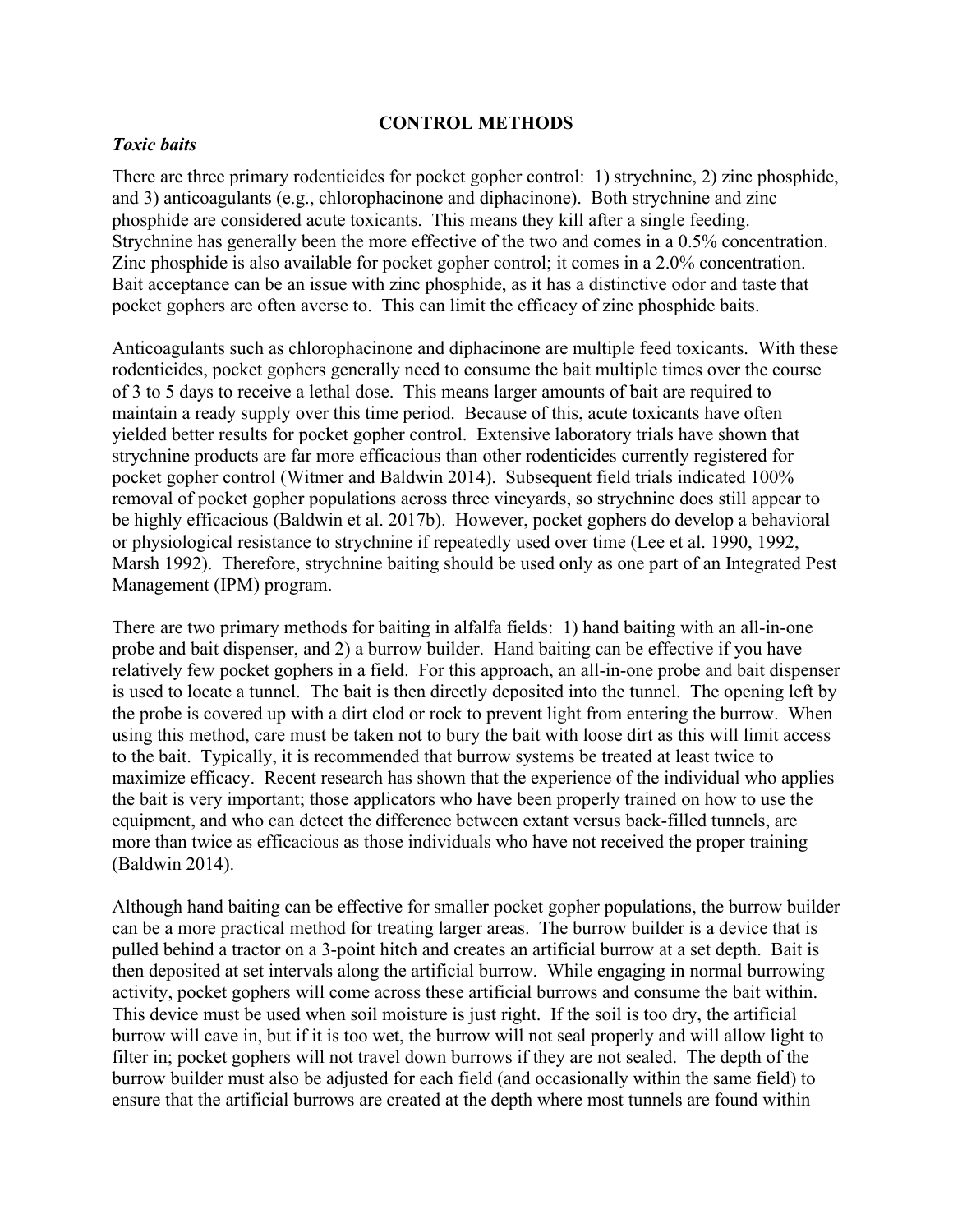that field. The artificial burrows must also be checked regularly to make sure that bait is being applied; the application equipment often plugs, and if no bait is deposited, the process will obviously not work. Although convenient to treat large areas, the efficacy of this method has varied quite extensively from grower to grower. Experimentation is key in determining the applicability of this approach for each grower.

# *Fumigation*

Primary fumigants for burrowing rodent control have historically included gas cartridges and aluminum phosphide. Studies have shown that gas cartridges are not effective for pocket gophers. Aluminum phosphide, however, is quite effective. Aluminum phosphide is a restricted-use material; it can only be used by or under the direct supervision of a Certified Applicator. That said, it is quite effective and has a low material cost if used over small areas. The primary method for applying aluminum phosphide is similar to that of hand baiting. You use a probe to find a pocket gopher tunnel, then wiggle the probe to enlarge the opening (if the probe hole is not already large enough to allow passage of the aluminum phosphide tablets into the tunnel), and drop the label specified number of tablets or pellets into the tunnel. You then seal up the opening to eliminate light from entering and the toxic gases from exiting the tunnel. Once again, care must be taken not to bury the tablets with loose soil as this will render them ineffective. Typically, each burrow system is treated twice to maximize efficacy. The key with aluminum phosphide treatments is to only apply when soil moisture is relatively high. If you can ball up a clump of soil at the tunnel depth and it maintains that ball in your hand, then soil moisture is high enough to fumigate; if the clump falls apart in your hand, it is too dry. Because of this, fumigation is typically most effective in late winter and early spring. However, fumigation after irrigation can also be a good strategy.

In addition to aluminum phosphide, carbon monoxide generating machines can now be used to control pocket gophers. As their name implies, these devices generate carbon monoxide and inject it into the burrow systems which then asphyxiates the inhabitants. Trials have indicated that this approach is moderately effective (56–68%; Orloff 2012, Baldwin et al. 2016, 2017a), although efficacy is less than typically observed with trapping, aluminum phosphide, and strychnine. Additionally, equipment can be expensive to purchase. However, many more burrow systems can be treated during a day of application with this approach, so these machines likely have utility moving forward, particularly for growers and pest control professionals who have large acreage to treat.

A carbon dioxide injection device is now registered for use against pocket gophers as well. Data on efficacy of this tool is limited at this point, although the expectation is that efficacy should be relatively equivalent to that observed for pressurized exhaust machines. In contrast to pressurized exhaust machines, the carbon dioxide injection device requires a tank of carbon dioxide. This could make it more challenging to use over large acreage given the potential need for multiple tanks per day.

# *Trapping*

Trapping is safe and one of the most effective, although labor-intensive, methods for controlling pocket gophers. Nonetheless, the cost and time for application is often offset by effectiveness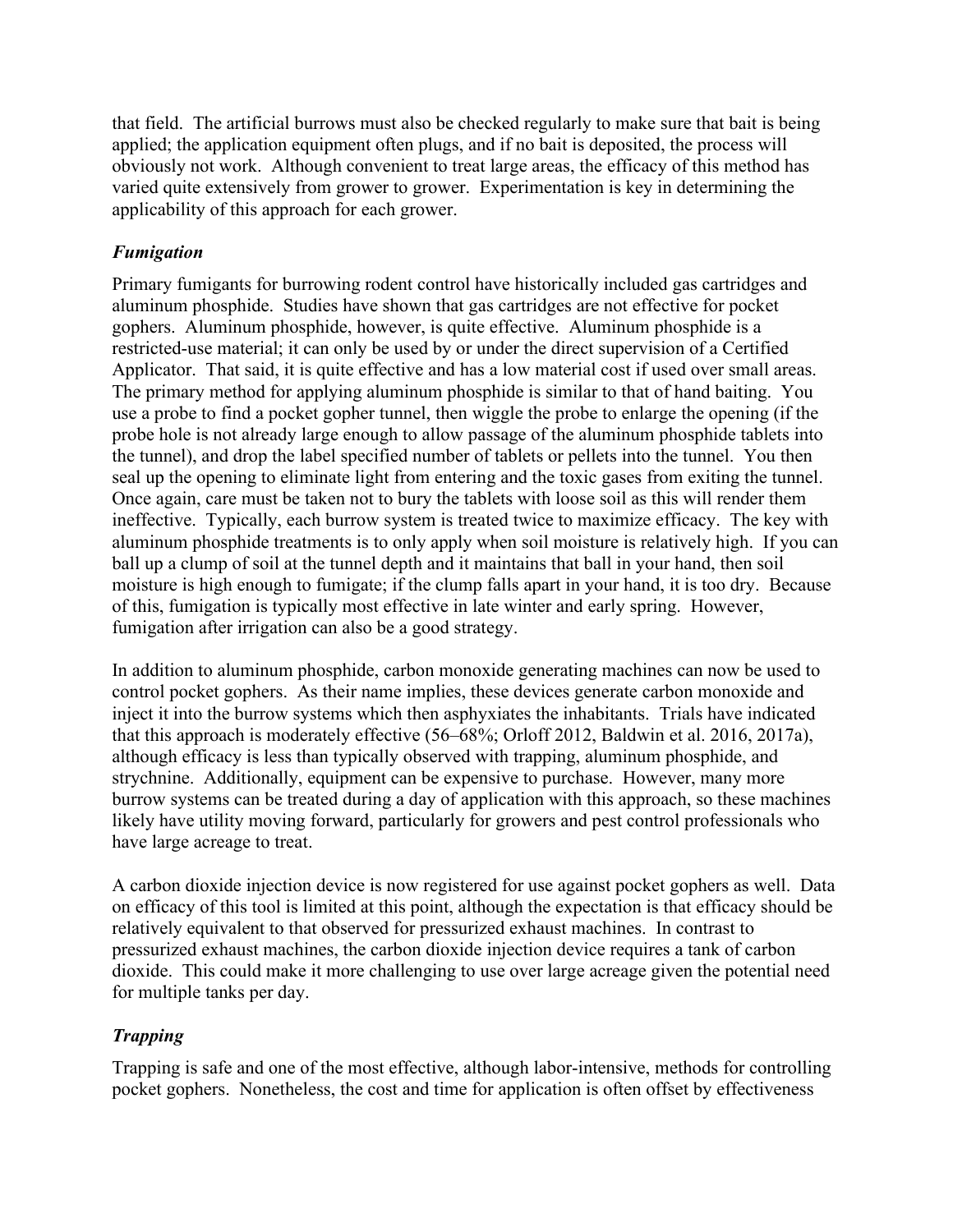(Baldwin et al. 2016). Several types and brands of pocket gopher traps are available. The most common type is a two-pronged, pincher trap such as the Macabee, Cinch, or Gophinator, which the pocket gopher triggers when it pushes against a flat, vertical pan. Another popular type is the choker-style trap. Historically, these have been box traps that require extra excavation to place, and may be a bit bulky to be practical in a large field setting. More recently, we've seen increased use of a cylinder-type trap called the GopherHawk, which is a choker style trap that takes little excavation and is quick and easy to set. Of trap types tested, the Gophinator trap (Trapline Products, Menlo Park, CA) appears to be one of the most effective. In particular, it has proven more effective than the Macabee trap (The Macabee Gopher Trap Co., Los Gatos, CA), which is likely the most commonly used pocket gopher trap in the western U.S (Baldwin et al. 2013). The increased effectiveness of the Gophinator is due to its ability to capture larger individuals at a greater rate. If an individual has old stock piles of Macabee traps, their effectiveness can be increased by placing a cable restraint (0.06 inch in diameter, 9 inch in length) to the front of the Macabee trap to help keep larger individuals from escaping. However, the Gophinator trap is still more effective (Baldwin et al. 2015a).

For trap placement, the first step is to probe near a fresh mound to find the main tunnel, which often is on the side closest to the plug of the mound. The main tunnel usually is 6 to 8 inches deep; the probe will drop quickly about 2 inches when the tunnel is encountered. Traps will then need to be placed in as many tunnels as are present, as you will not know which side the pocket gopher currently is using. After placing the traps, you can cover the hole to keep light out of the tunnel. However, covering trap sets only marginally increases capture efficiency when temperatures are high (perhaps >85°, although the exact impact of temperature is not known) and provides no increase in capture success at other times (Baldwin et al. 2013). Therefore, if setting a large number of traps, a substantial amount of time in setting and checking traps can be saved if the trap-holes are left uncovered. Various attractants have been tested to see if they will increase capture success. They do not appear to increase capture success, although if using covered trap sets, there could be a slight increase in capture success when using an attractant such as peanut butter (Baldwin et al. 2014a). Human scent also does not influence capture success, so there is little reason to worry about handling traps with bare hands (Baldwin et al. 2015a). Trap sets are typically only operated for 24 hours. If no activity is present in that timeframe, they should be moved to a new location to maximize capture probabilities.

Pincer-type traps can also be placed in lateral tunnels, which are tunnels that lead directly to the surface. To trap in laterals, the plug is removed from a fresh mound and a trap placed into the lateral tunnel so that the entire trap is inside the tunnel. Pocket gophers will come to the surface to investigate the tunnel opening and will be caught. This approach is quicker and easier to implement than trapping in the main tunnel. However, trapping in lateral tunnels may be less effective at certain times of the year (e.g., summer) and for more experienced and larger pocket gophers (e.g., adult males).

## *Other control approaches.*

A variety of other control options are sometimes used to control pocket gophers in alfalfa. They are briefly discussed in the following paragraphs.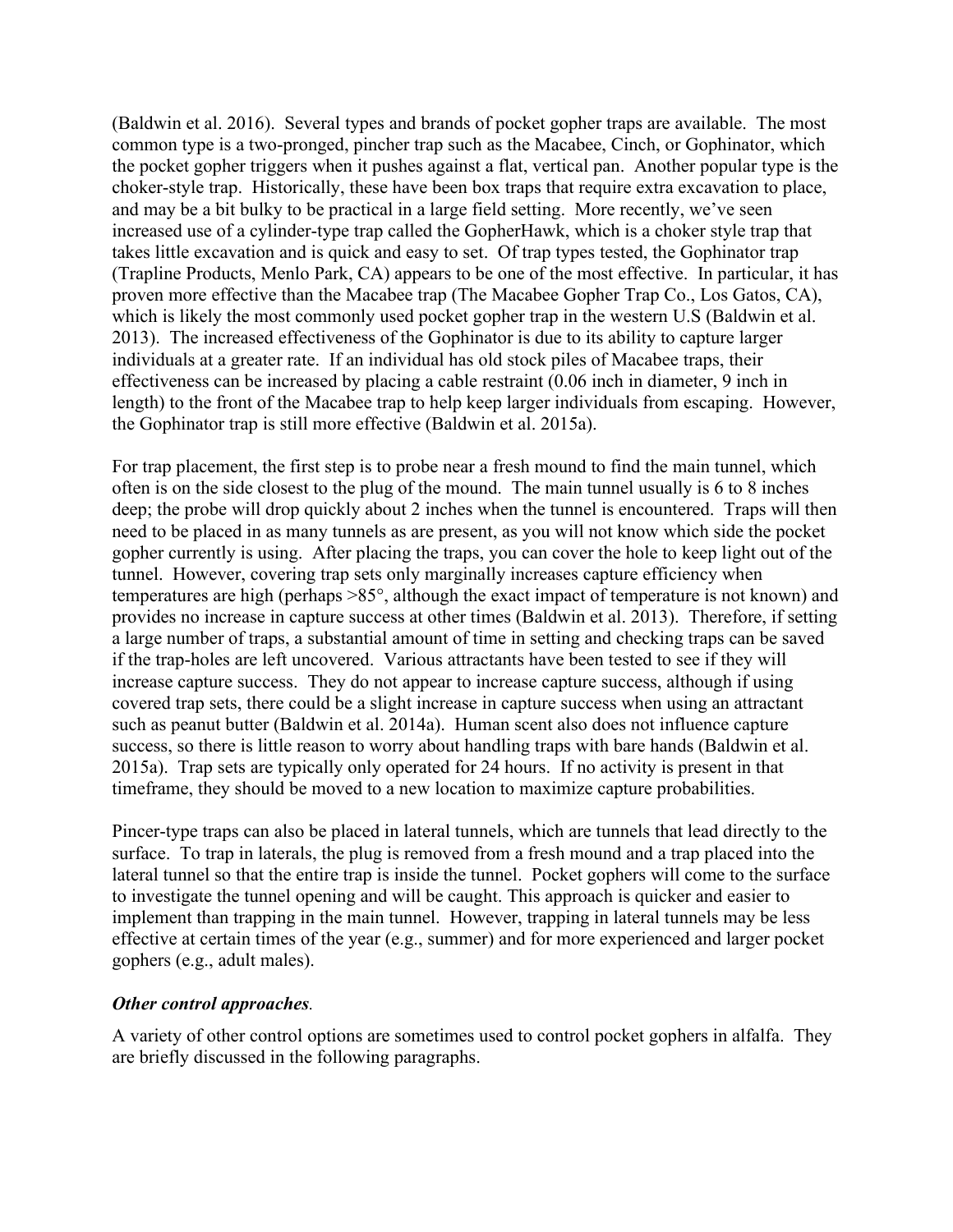*Biocontrol*. This approach relies on natural predation to control pocket gopher populations. From a management perspective, this typically involves the use of barn owl boxes to encourage owl predation of pocket gophers over alfalfa fields. Barn owls consume a large number of rodents annually. However, no replicated scientific study has yet shown how effective barn owls are at reducing pocket gopher populations in alfalfa fields, although recent investigations have shown a reduction of small rodent numbers in areas occupied by barn owls. Additional research is underway to better quantify the impact that barn owls have on rodent populations. At a minimum, erecting barn owl boxes on the perimeter of alfalfa fields cannot hurt management efforts, and may potentially help to keep pocket gopher numbers lower than they would be with barn owl assistance.

*Cultural practices*. Habitat modification is an example of a cultural practice. This approach involves altering rodent habitat to reduce its desirability for that site. This can be a good approach for reducing pocket gopher populations in many other commodities, but unfortunately is not as practical in alfalfa given the pocket gopher's strong affinity for this crop.

Cultivation is a more practical example of a cultural practice in alfalfa. If you have an alfalfa field that you are going to replant, deep ripping will eliminate many of the pocket gopher burrow systems and will kill some pocket gophers in the process. Destroying the burrow systems helps slow down potential reinvasion into fields, and when combined with an aggressive pocket gopher management program post-cultivation, can provide a "clean slate" for a newly planted alfalfa field.

*Flood irrigation*. Where still feasible, flood irrigation can help control pocket gopher populations. When a field is flooded, the pocket gophers come to the surface to avoid drowning. When at the surface, they can be picked off by a number of predators; growers and their dogs can also actively seek out pocket gophers at this time to further reduce populations of these damaging pests.

*Gas explosive device*. This instrument injects a mixture of propane and oxygen into the burrow system and then ignites this mixture thereby potentially killing the burrowing rodent through a concussive force. This approach has the added benefit of destroying the burrow systems, which should slow down reinvasion rates by burrowing rodents. However, studies have not shown it to be overly effective for many burrowing rodent species. Additionally, there are potential hazards associated with this device including damage to buried pipes and cables, injury to the user, and the potential to catch things on fire. These devices are also quite loud; as such, they are not practical for use in or around residential areas. That said, this device does kill some pocket gophers and may be useful in some specialized settings, particularly where destruction of pocket gopher burrow systems is required.

*Repellents*. No substantive studies have shown that chemical repellents effectively keep pocket gophers from inhabiting fields. However, a recently registered repellent called Protec-T (active ingredient is methyl mercaptan) has shown some repellency in a minimally replicated study in alfalfa (R. Baldwin, unpublished data). The product is added to irrigation water and fed through subsurface drip irrigation (SDI) tubing. If effective, it could be a good tool to use to supplement